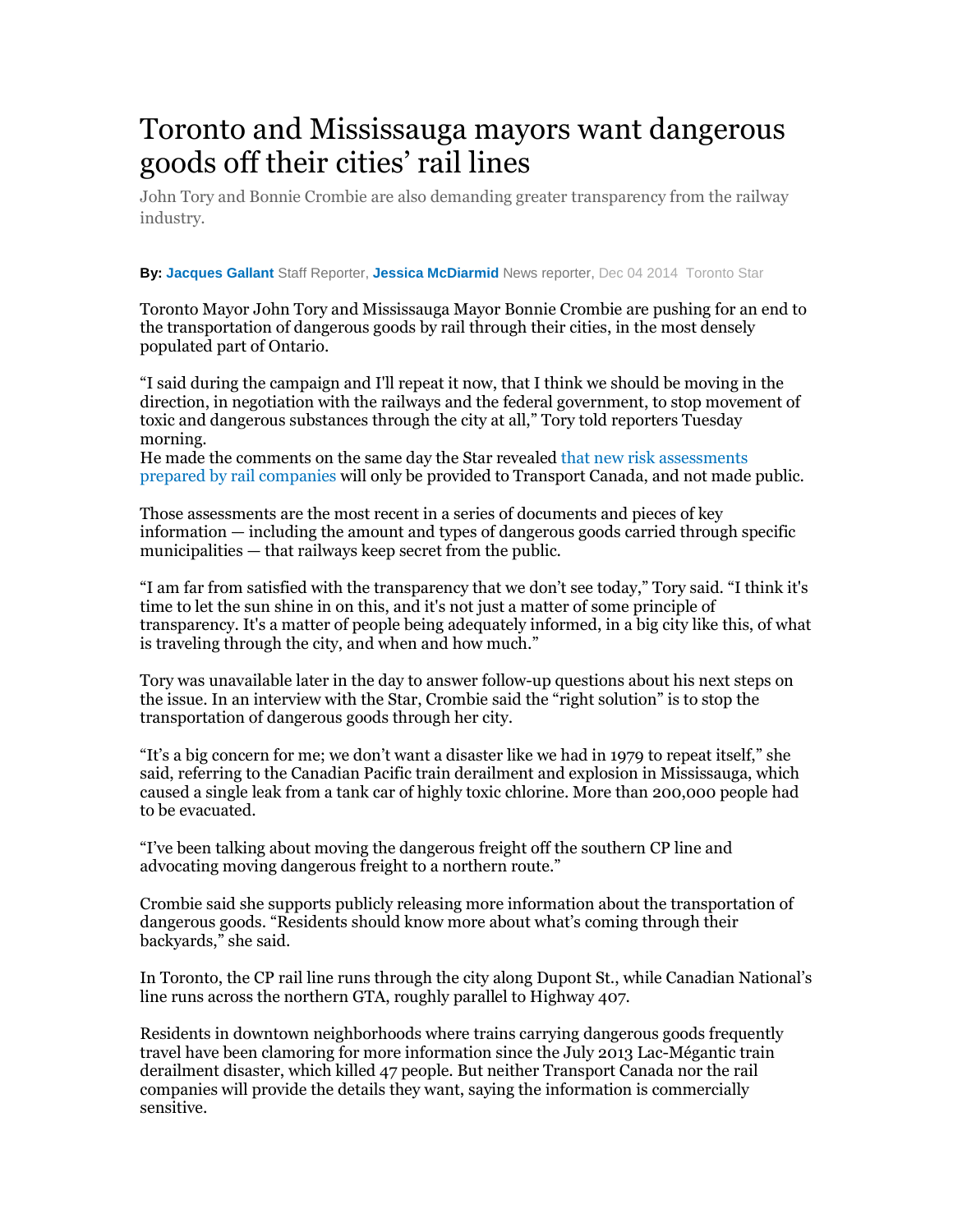Tory and Crombie, both sworn into office earlier this week, are the latest municipal politicians in Canada to call for greater transparency on rail transport in the wake of the Lac-Mégantic disaster.

Patricia Lai, co-founder of a community group that advocates for better rail safety measures, said Tory's position on diverting the transportation of dangerous goods could result in a NIMBY (not-in-my-back-yard) mentality.

"It is a popular position, but it is something that we cannot in good conscience advocate, given that smaller communities have fewer resources to deal with these kinds of disasters," said Lai, who lives near CP's main line running along Dupont St. "How can we just dump our problems onto another community? That is not a solution."

The Safe Rail Communities group understands the need to ship dangerous goods and the implications of movement of oil and other materials for the economy, she said, but safety and transparency must be the top priorities.

"While we work to reduce our reliance on fossil fuels, while we wean ourselves off it, we have to put people first, not dollars," said Lai. "Things can be safer. The (Transportation Safety Board) backs this up. We need the political will at the top to move in this direction."

CN spokesperson Mark Hallman said the railway meets regularly with municipalities along its corridors and "would be happy to meet Toronto Mayor John Tory to discuss CN-related matters."

CN operations comply with federal government requirements, Hallman said, adding that the company is required to transport dangerous goods under federal common carrier obligations.

CP spokesperson Jeremy Berry said the company "looks forward" to meeting with Tory and his administration.

Ashley Kelahear, a spokesperson for federal Transport Minister Lisa Raitt, wrote in an email Thursday that "the Minister continues to work with the (Federation of Canadian Municipalities) on rail safety matters."

The FCM advocates on behalf of local governments across Canada on rail safety and many other issues.

In a separate, earlier email, Kelahear wrote that "Minister Raitt invites the Mayor to contact the rail companies to discuss his particular concerns."

When asked whether that put the onus on the mayor and rail companies, rather than the federal regulator, to discuss these matters, Kelahear responded that Tory and Raitt's offices are in contact and "the Minister looks forward to discussing this and other issues."

Tory's stance drew praise from midtown Councillor Josh Matlow, a longtime proponent of greater transparency in the railway industry, who also supports halting the transportation of hazardous goods through Toronto.

"He took such a strong stand and demonstrated the kind of leadership that I think residents want to see in their mayor," he said. "Having the mayor of Toronto take a strong stand so publicly really helps bring this issue the kind of focus that it needs to be resolved."